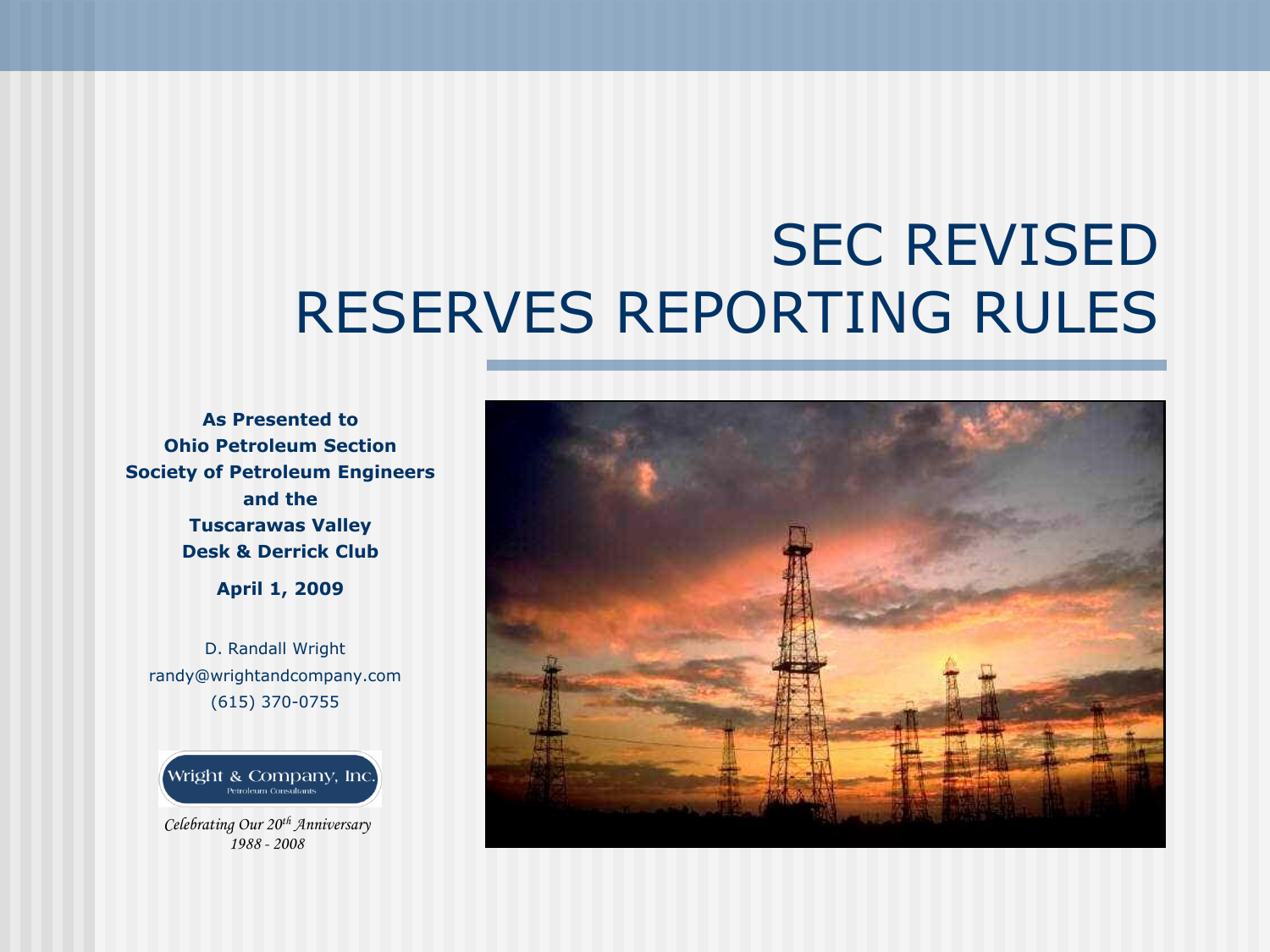# SEC REVISED RESERVES REPORTING RULES

- **PURPOSE:** SEC revised oil & gas company reporting requirements to provide investors with more meaningful and comprehensive disclosure
- **EFFECTIVE:** Year End 2009 filings and beyond
- **DESIGN:** To modernize and update the oil & gas disclosure requirements to align them with current practices and changes in technology.

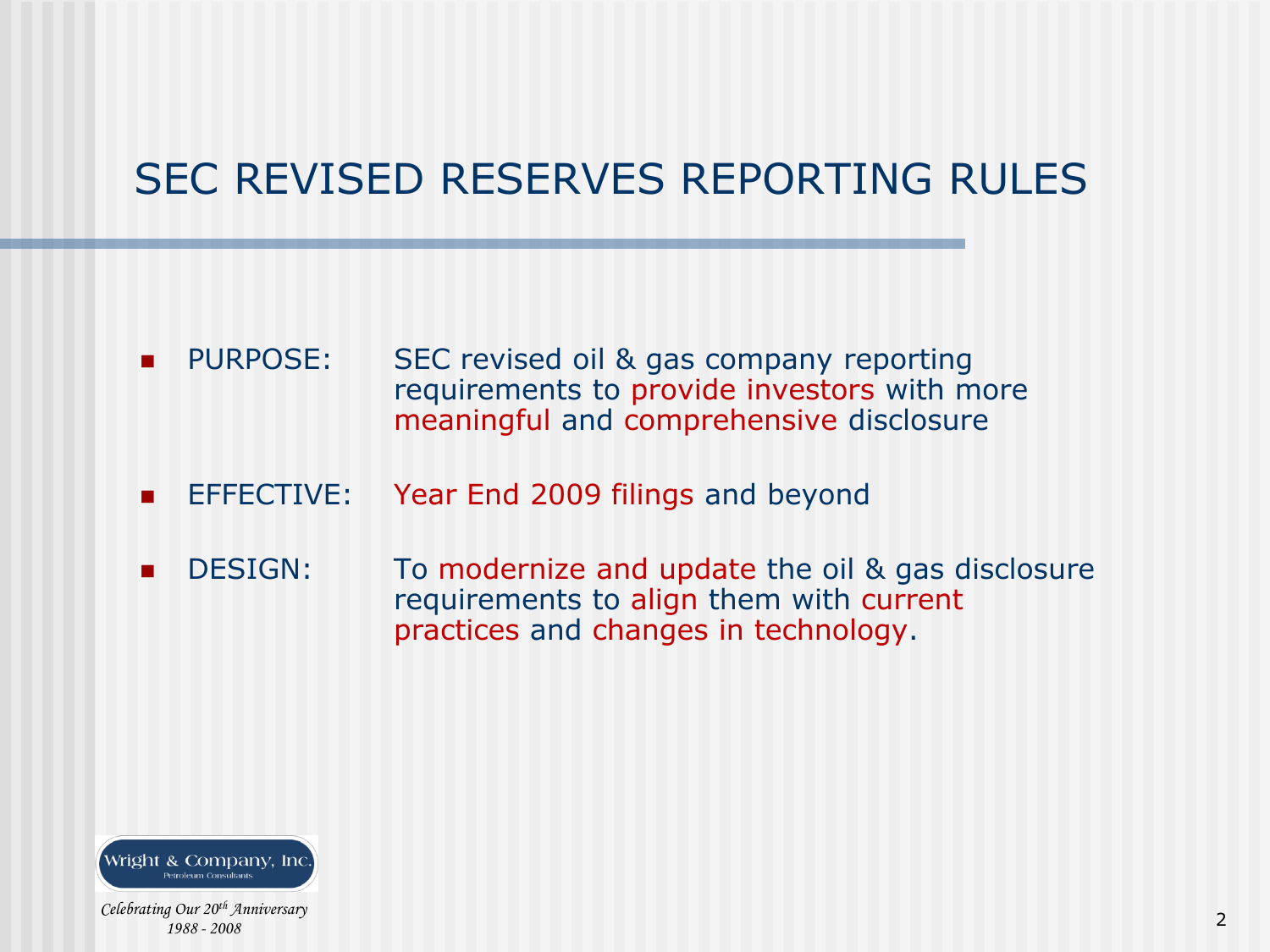## **HIGHLIGHTS**

- **Modifies RESERVE DEFINITIONS to Align with Industry Standard** (Petroleum Resources Management System)
- **Revises Definitions of "Proved Reserves"**
- **Allows Inclusion of PROBABLE and POSSIBLE Reserves (Optional)**
- **Mandates 12 Month Average Prices (Benchmark Prices on 1st Day of** Each Month)
- **Requires Disclosure of Independence and Qualifications of Evaluator**

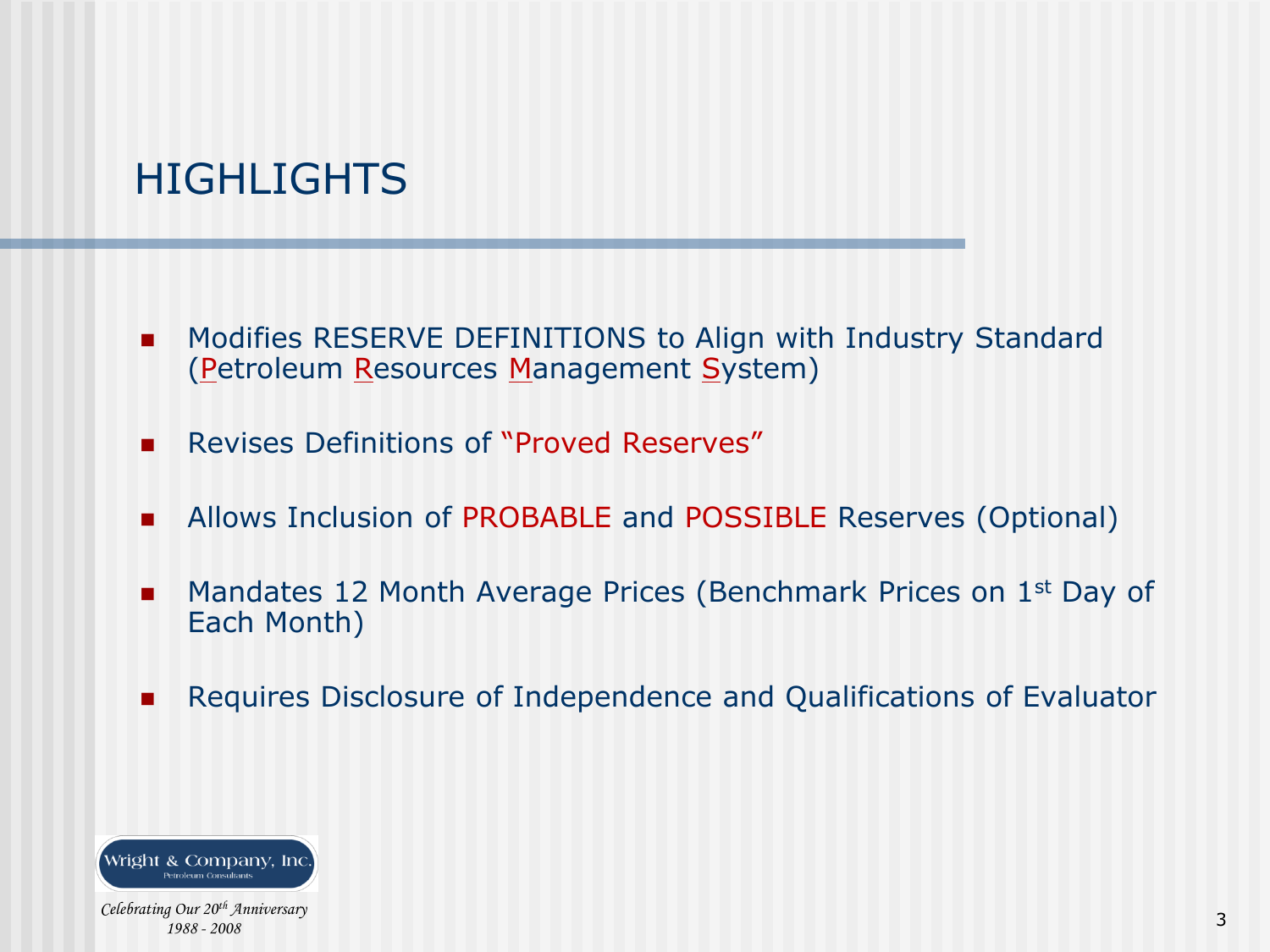## MODIFIES RESERVE DEFINITIONS

#### **Petroleum Resources Management System (PRMS) sponsored by:**

- Society of Petroleum Engineers (SPE)
- American Association of Petroleum Geologists (AAPG)
- World Petroleum Council (WPC)
- Society of Petroleum Evaluation Engineers (SPEE)
- Basic Definitions
	- **Petroleum:** naturally occurring mixture consisting of hydrocarbons in the gaseous, liquid, or solid phase
	- Resources: intended to encompass all quantities of petroleum naturally occurring on or within the Earth's crust (recoverable and unrecoverable) whether currently considered conventional or unconventional

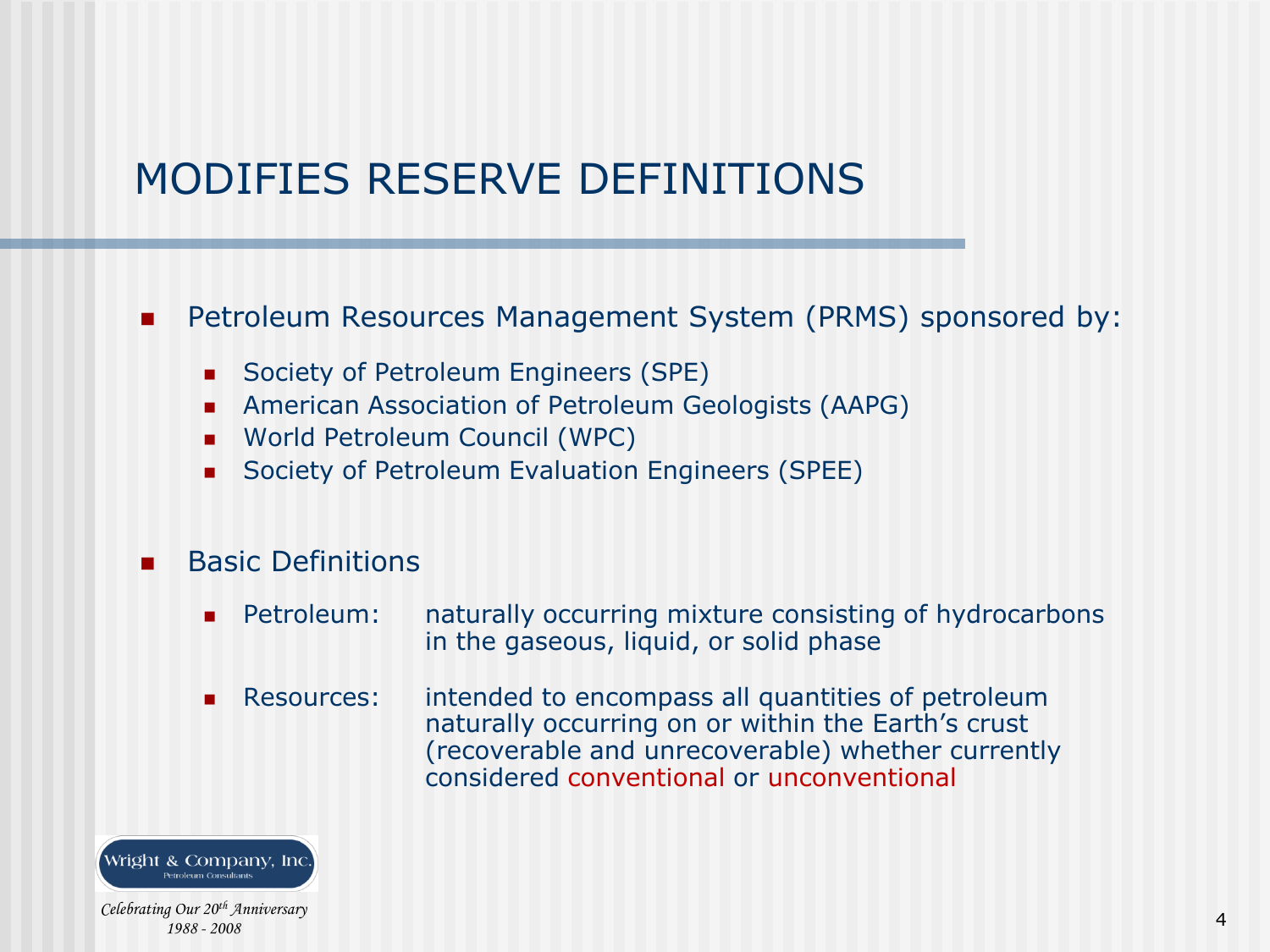### MODIFIES RESERVE DEFINITIONS

#### Resources Classification Framework

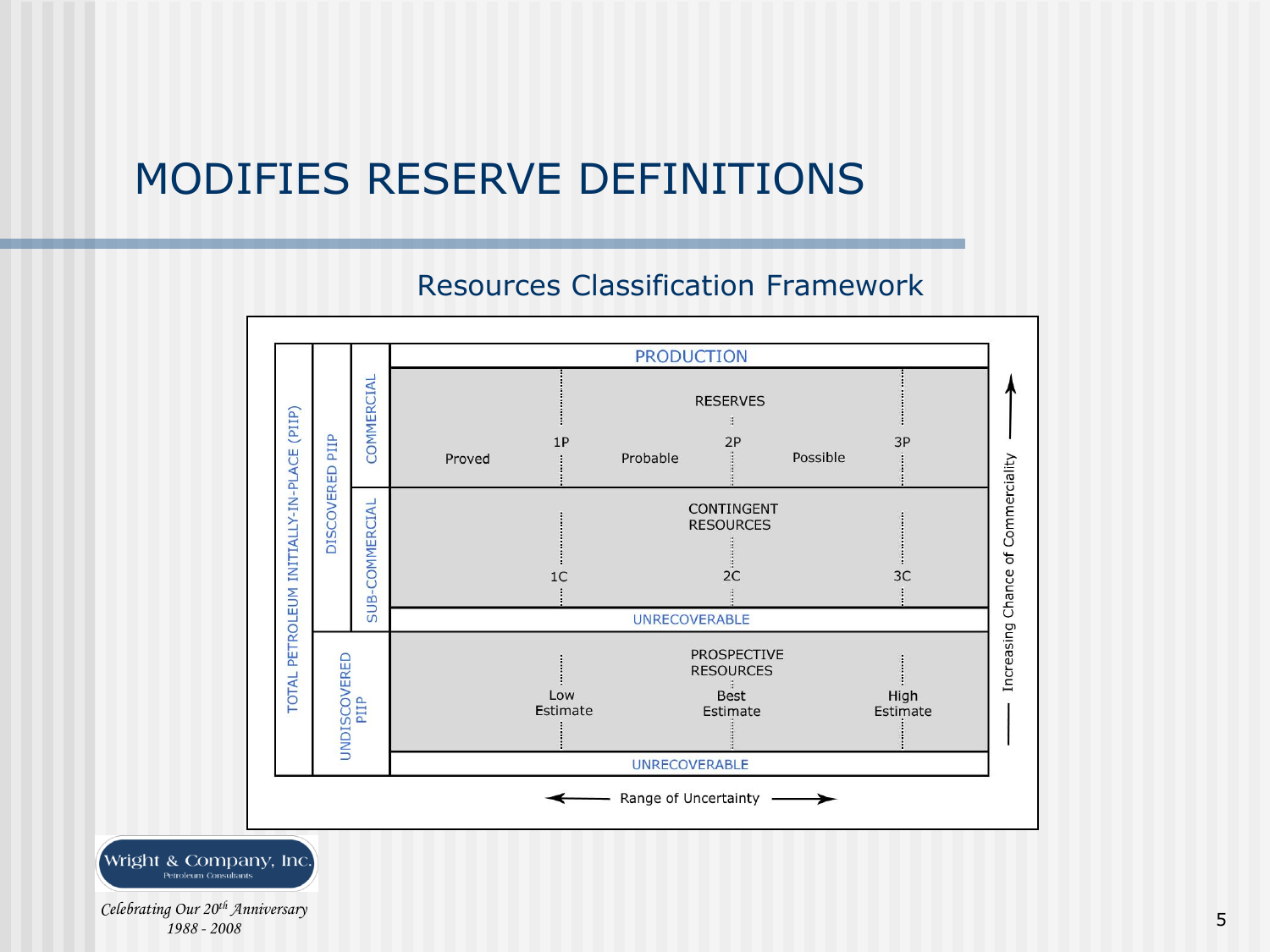#### Proved

**Old Definition:** the estimated quantities of crude oil, natural gas, and natural gas liquids whose geological and engineering data demonstrates with reasonable certainty to be recoverable in future years from known reservoirs under existing economic and operating conditions

 New Definition: those quantities of oil and gas which... can be estimated with reasonable certainty to be economically producible... from a given date forward, from known reservoirs, and under existing conditions, operational methods, and government regulations...

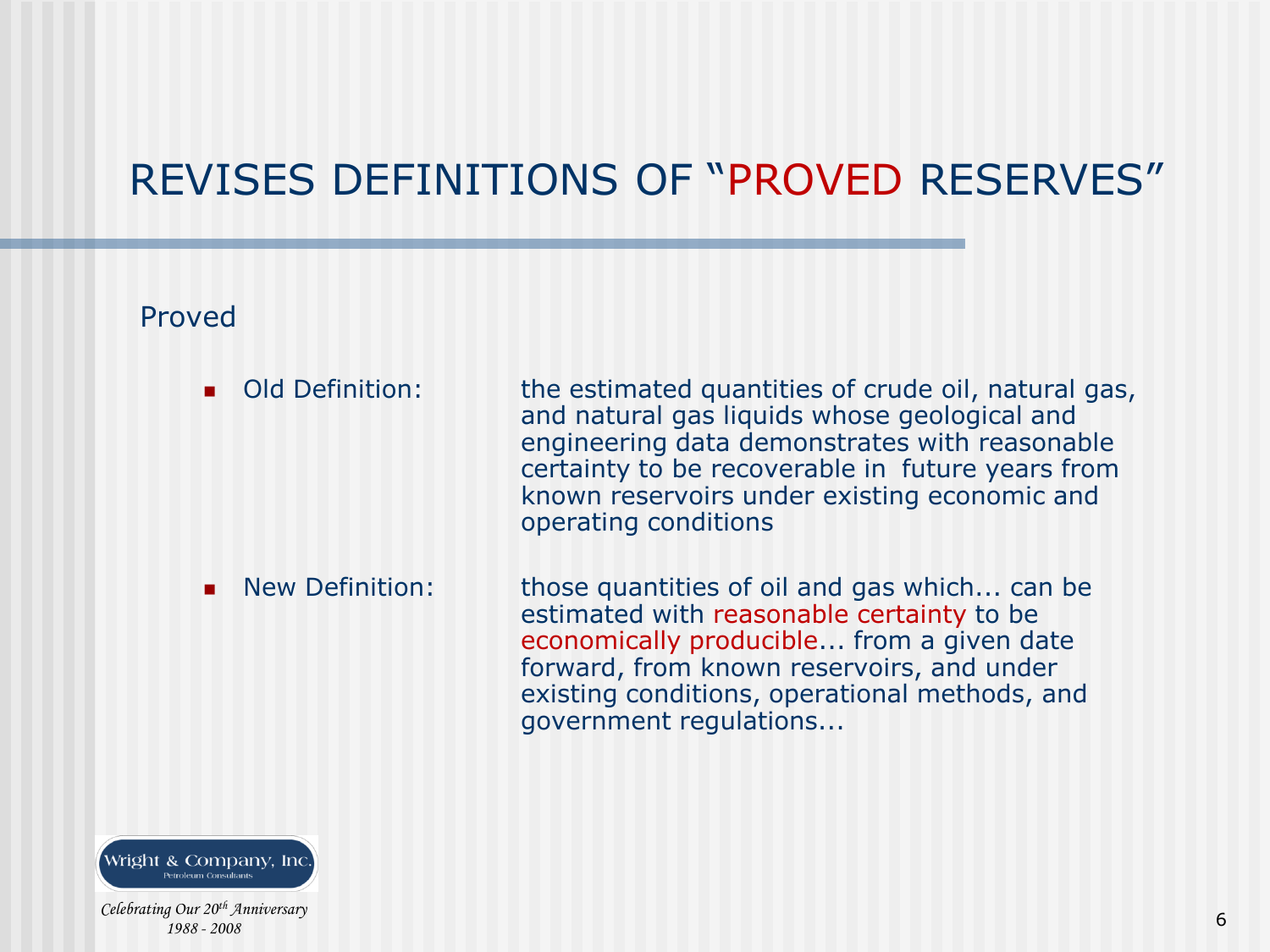#### Reserves

- 
- 

**Old Definition:** previously undefined

 New Definition: the estimated remaining quantities of oil and gas and related substances anticipated to be economically producible, as of a given date, by application of development projects to known accumulations. Additionally, there must exist, or there must be a reasonable expectation that there will exist, the legal right to produce or a revenue interest in the production of oil and gas, installed means of delivering oil and gas or related substance to market, and all permits and financing requirements to implement the project.

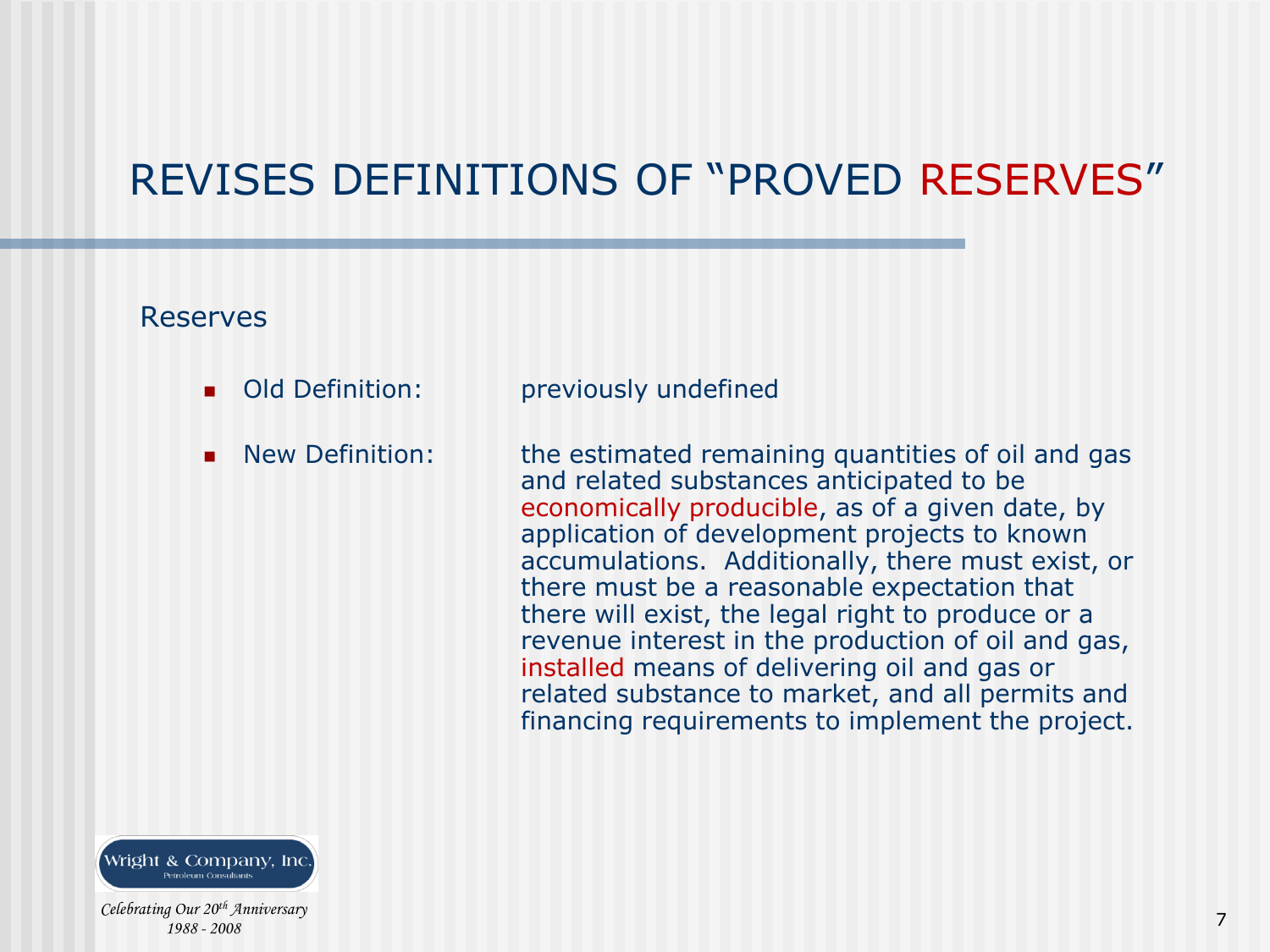#### Developed

 Expands the definition to include using technologies other than production through wells and include reserves if the cost of any required equipment is relatively minor compared to the cost of a new well

#### Undeveloped

- **Replaces the requirement that productivity be "certain" for areas** beyond the immediate area of known proved reserves with a "reasonable certainty" requirement and permits inclusion of quantities of oil and gas that can be recovered through improved recovery projects
- Allows PUDs beyond 1 offset from producing well
- Sets out five years as a reasonable timeframe of development
	- A plan and intent to drill must exist
	- Only exception based on "specific (not necessarily unusual) circumstances"

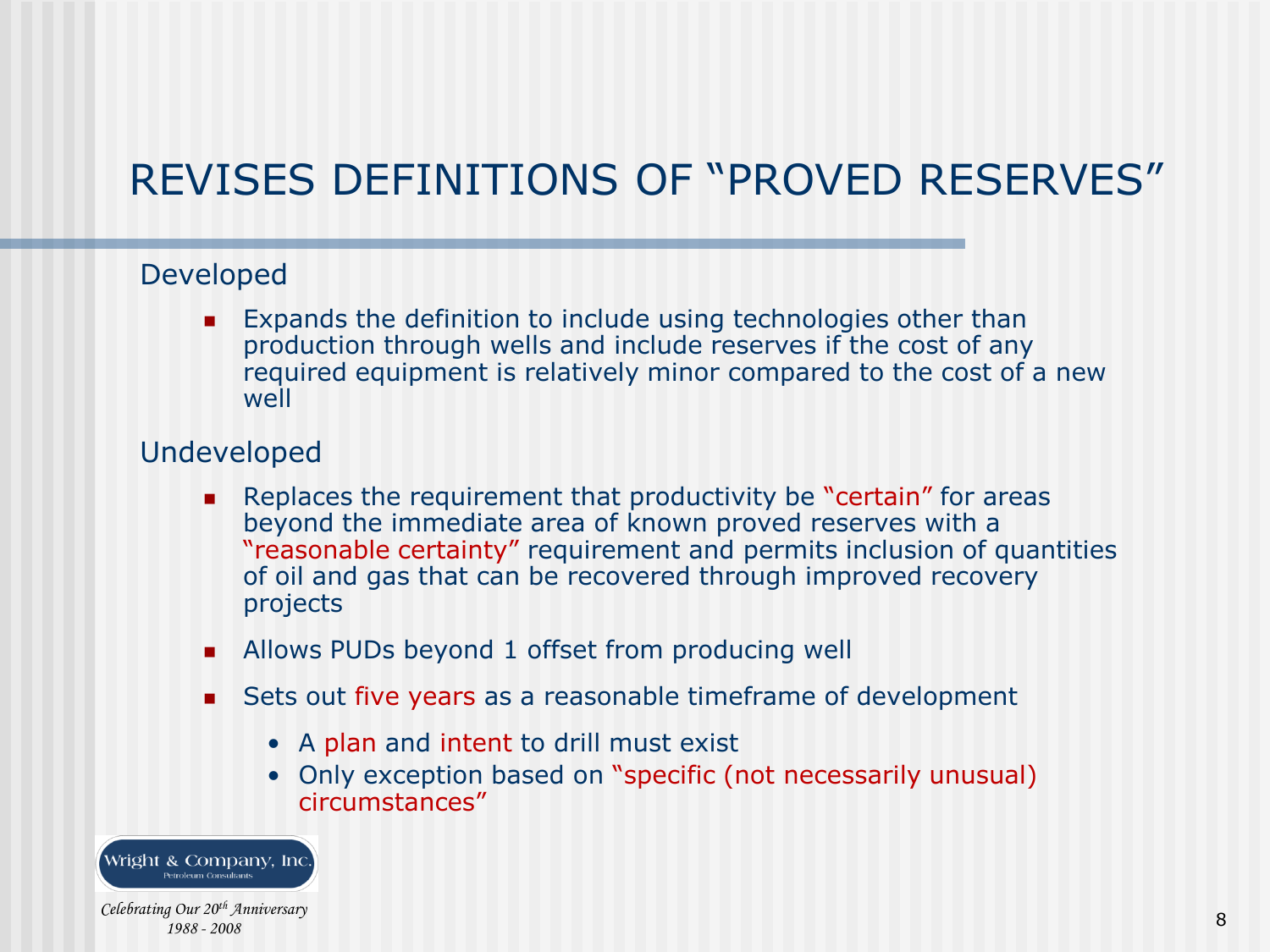Reasonable Certainty – (not previously defined)

New rule provides guidance as to meaning:

- **High degree of confidence**
- **Nuch more likely to be achieved than not**"
- **Estimated Ultimate Recovery (EUR) is much more likely to increase** than to either decrease or remain constant over time (Deterministic methods)
- **There is at least a 90% probability that the quantities actually** recovered will equal or exceed the stated volume (Probabilistic methods)

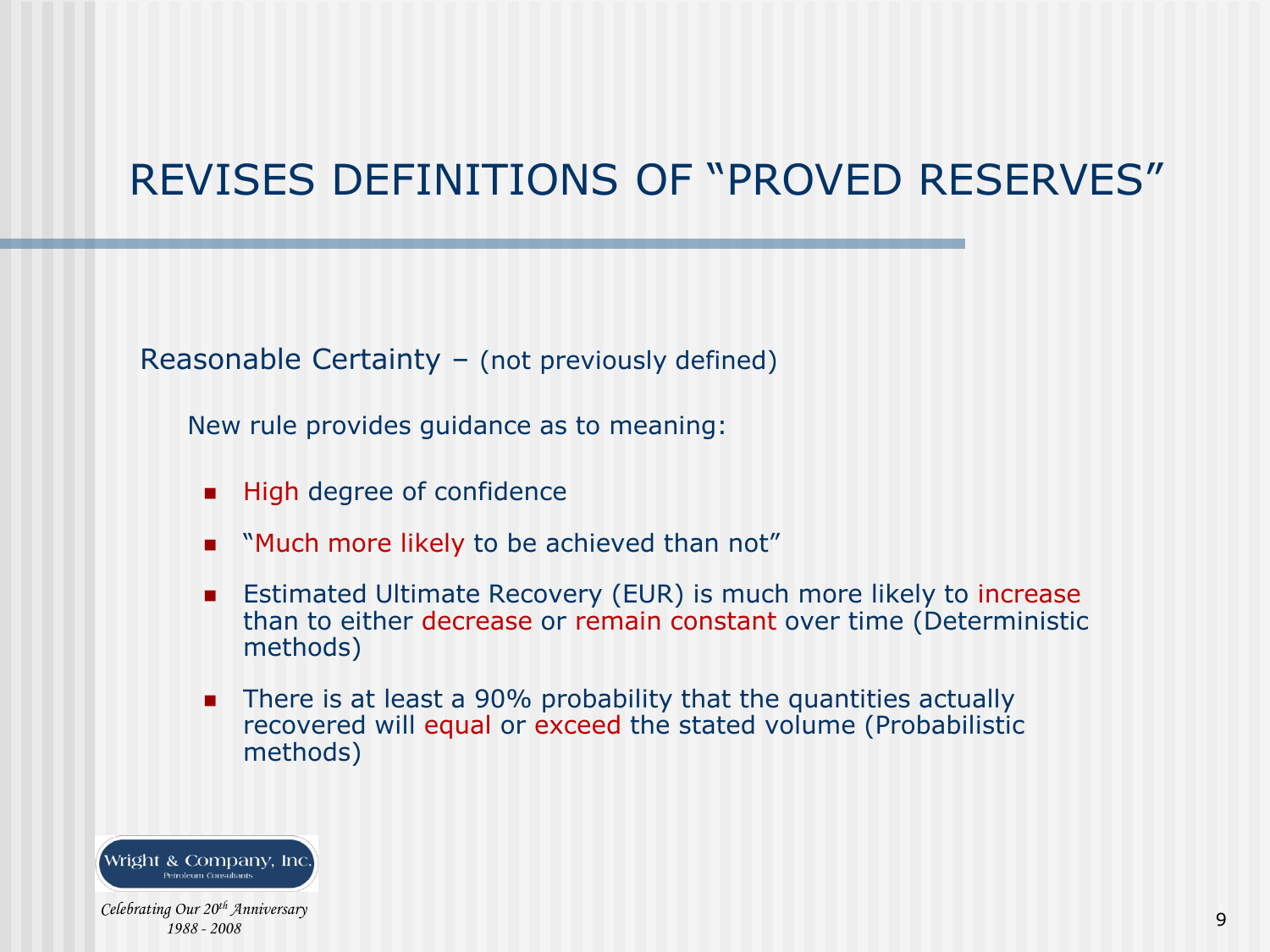## ALLOWS INCLUSION OF PROBABLE AND POSSIBLE RESERVES (OPTIONAL)

#### Unproved Reserves

**PROBABLE** Additional reserves that are less certain to be recovered than proved reserves but which, in sum with proved reserves, are as likely as not to be recovered

> Deterministic Methods - It is likely that actual quantities will equal or exceed the sum of Proved + Probable

Probabilistic Methods - There must be at least a 50% probability that actual quantities recovered will equal or exceed the sum of Proved + Probable

POSSIBLE Less certain than probable

Deterministic Methods - Total quantities actually recovered have a low probability to exceed Proved + Probable + Possible

Probabilistic Methods - At least 10% probability the recovery will equal or exceed Proved + Probable + Possible

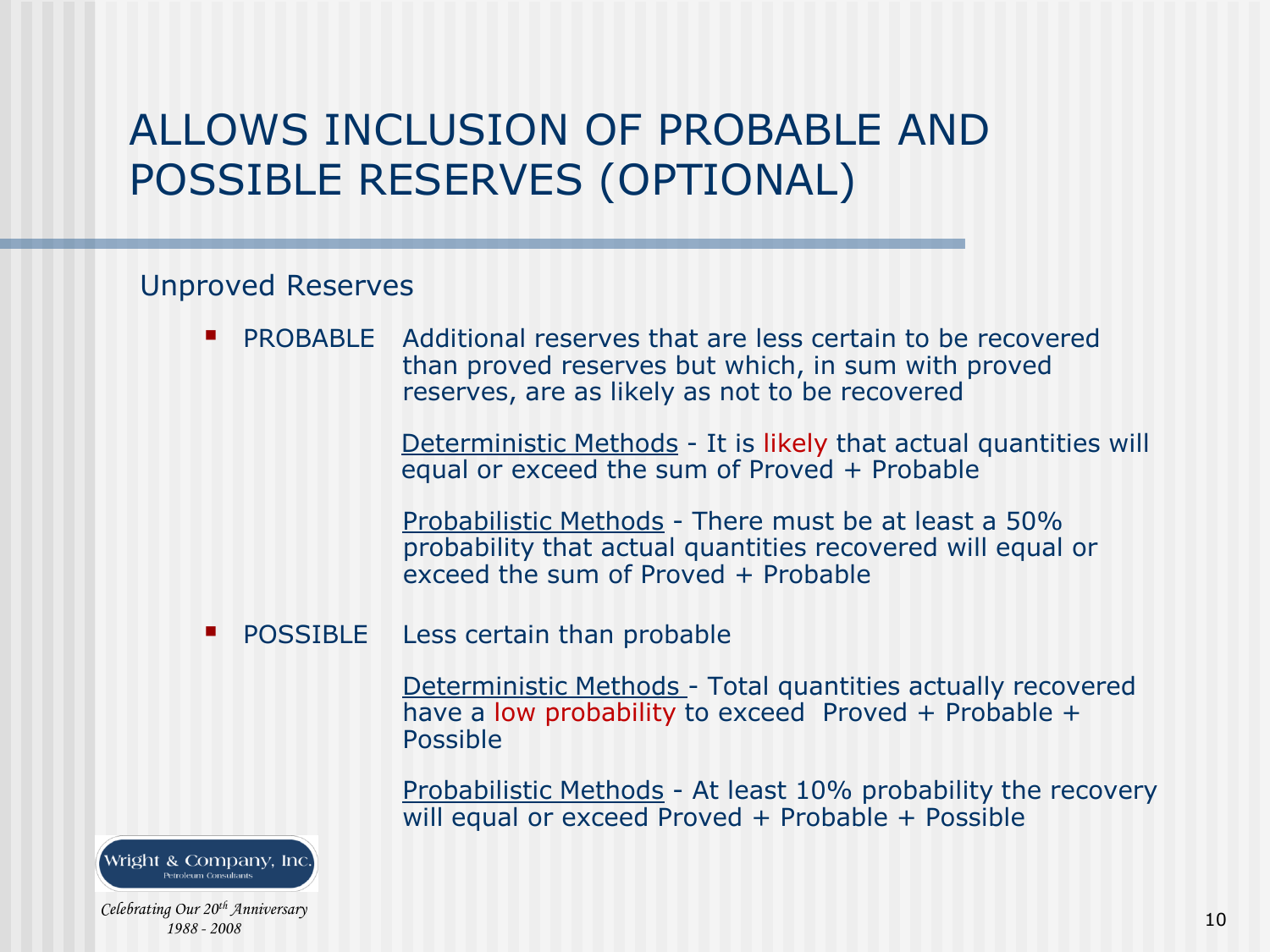# SEC PERMITS THE USE OF NEW TECHNOLOGIES

#### Reliable Technology

- Current: Company must use "actual" production or flow tests to meet "reasonable certainty" standard
- New: Adds the defined term "reliable technology" to clarify the types of technology used to establish "reasonable certainty"
- Definition: Technology (including computation methods) that, when applied using high-quality geoscience and engineering data, has been field tested and has demonstrated consistency and repeatability in the formation being evaluated or in an analogous formation. In probabilistic terms, reliable technology has been proved empirically to lead to correct conclusions in 90 percent or more of its applications.

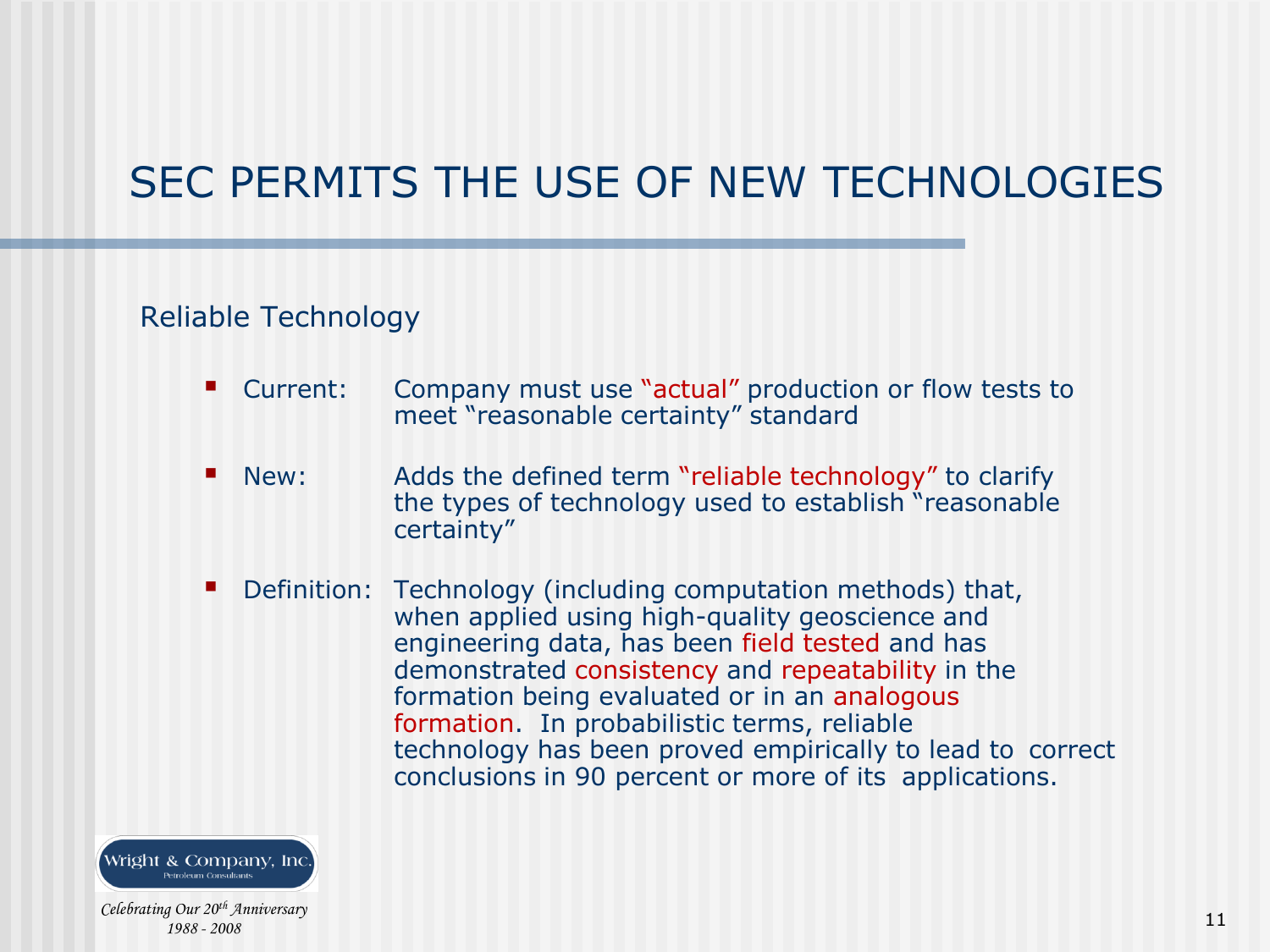## MANDATES 12 MONTH AVERAGE PRICES

Pricing Mechanism for Determining the Economic Producibility of Reserves

- 12-month Average Price
	- $\cdot$  1<sup>st</sup> day of each calendar month
	- Arithmetic average
		- If used in  $2008 = $101.96/bbl$  and  $$8.905/MmBtu$
		- Current through March 2009 =  $$43.68/bbl$  and  $$4.84/MmBtu$
- **EXALGO EXAMPLE Producibility**"
	- Existing economic conditions positive cash flow
	- Commerciality (PRMS) definition defined investment criteria of management
- **Alternative Pricing Schemes (Optional)** 
	- Management decisions
		- Futures pricing
		- Rate of return thresholds

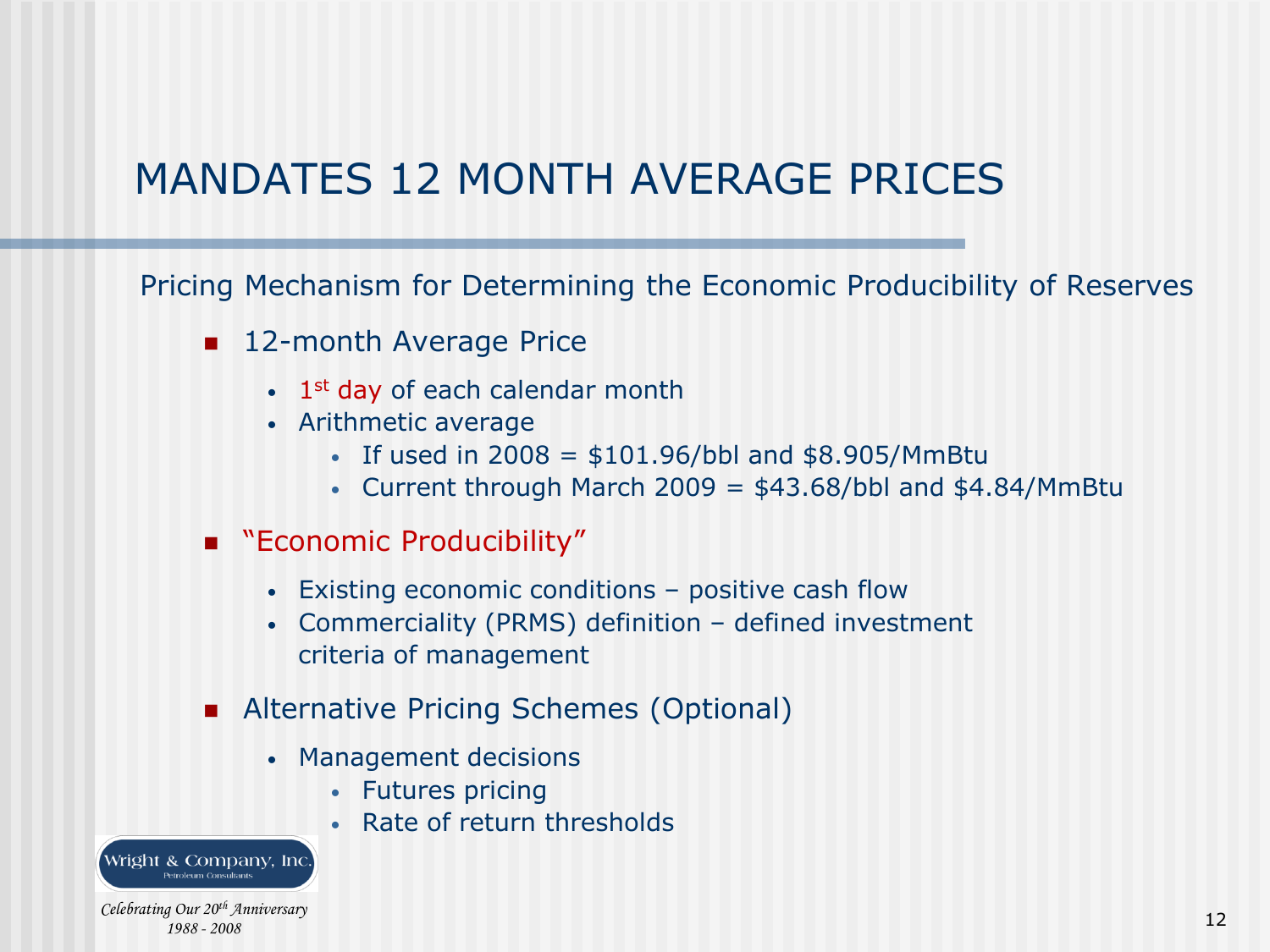### MANDATES 12 MONTH AVERAGE PRICES

#### First Day of Month Benchmark Prices

|                                  |                  | <b>APPALACHIA</b>  |                            | <b>WEST TX</b>      |              |
|----------------------------------|------------------|--------------------|----------------------------|---------------------|--------------|
|                                  | <b>HENRY HUB</b> | <b>DOMINION</b>    |                            | <b>INTERMEDIATE</b> | <b>ERGON</b> |
| 2008                             | (LOUISIANA)      | <b>SOUTH POINT</b> | COLUMBIA GAS (CUSHING, OK) |                     | WV - OIL     |
| JANUARY 1                        | 7.095            | 7.735              | 7.455                      | 96.01               | 90.25        |
| <b>FEBRUARY 1</b>                | 8.095            | 8.520              | 8.350                      | 88.97               | 86.00        |
| <b>MARCH1</b>                    | 9.110            | 9.530              | 9.630                      | 101.85              | 96.00        |
| <b>APRIL1</b>                    | 9.855            | 10.475             | 10.365                     | 100.98              | 95.50        |
| MAY <sub>1</sub>                 | 10.780           | 11.400             | 11.300                     | 112.52              | 107.50       |
| JUNE <sub>1</sub>                | 11.440           | 11.890             | 11.800                     | 127.36              | 120.50       |
| <b>JULY 1</b>                    | 13.185           | 13.845             | 13.625                     | 140.97              | 132.75       |
| <b>AUGUST1</b>                   | 9.260            | 9.860              | 9.505                      | 123.26              | 117.50       |
| <b>SEPTEMBER 1</b>               | 8.235            | 8.260              | 8.055                      | 115.96              | 109.25       |
| <b>OCTOBER 1</b>                 | 7.170            | 7.290              | 7.320                      | 98.53               | 94.50        |
| <b>NOVEMBER</b>                  | 6.195            | 6.440              | 6.490                      | 67.81               | 62.00        |
| <b>DECEMBER 1</b>                | 6.435            | 6.835              | 6.690                      | 49.28               | 49.00        |
| 1ST DAY OF MONTH AVG (2008)      | 8.905            | 9.340              | 9.215                      | 101.96              | 96.73        |
|                                  |                  |                    |                            |                     |              |
| DEC 31: YE08 (Benchmark for SEC) | 5.710            | 6.225              | 6.095                      | 44.60               | 41.00        |
| 2009                             |                  |                    |                            |                     |              |
| JANUARY 1                        | 5.710            | 6.225              | 6.095                      | 44.60               | 39.00        |
| <b>FEBRUARY 1</b>                | 4.770            | 5.205              | 5.050                      | 41.68               | 36.25        |
| MARCH <sub>1</sub>               | 4.040            | 4.595              | 4.330                      | 44.76               | 40.00        |
| <b>APRIL1</b>                    | 3.580            | 4.025              | 3.855                      | 49.66               | 43.50        |
| <b>4-MONTH AVG</b>               | 4.525            | 5.013              | 4.833                      | 45.18               | 39.69        |

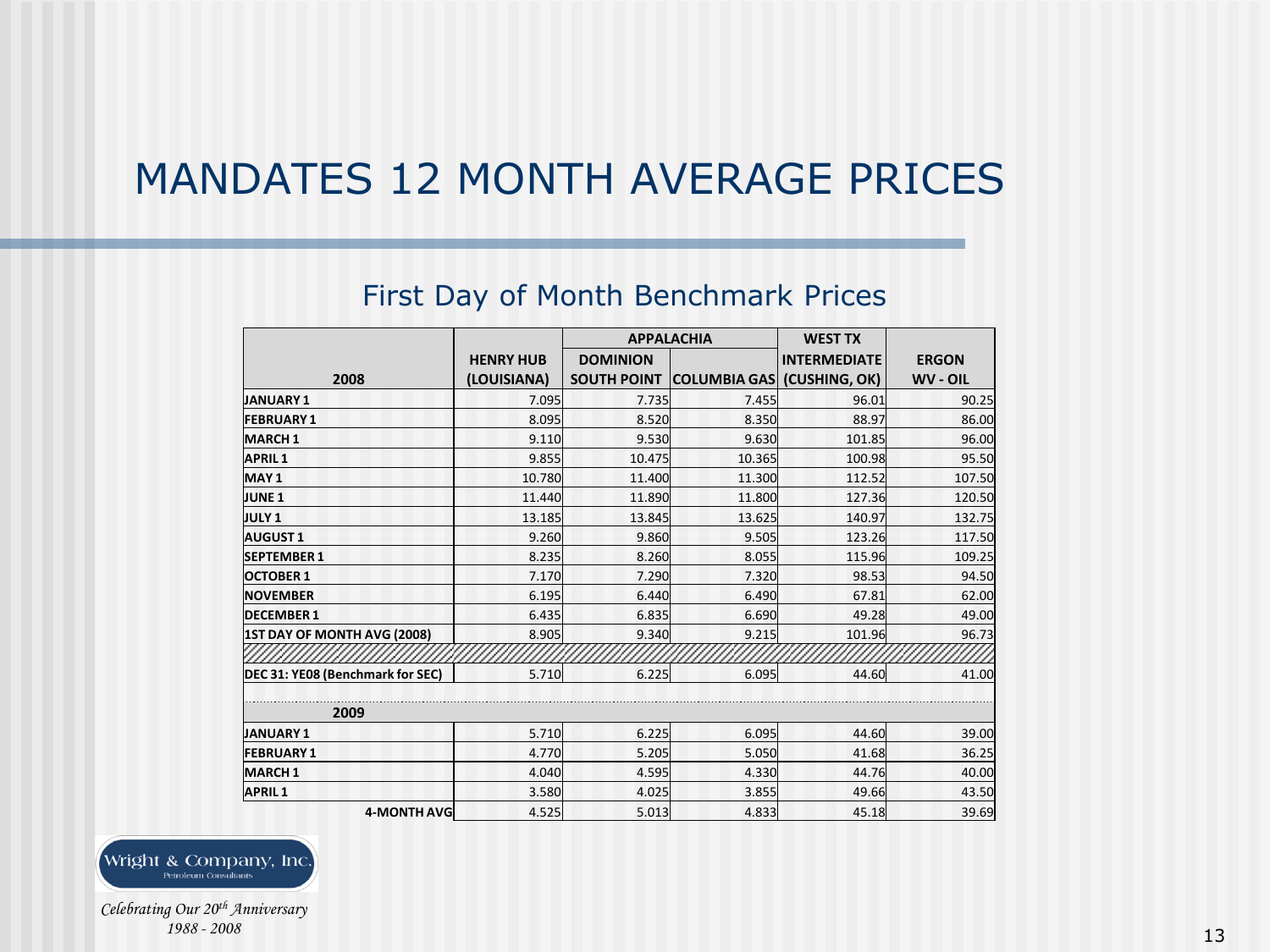## REQUIRES DISCLOSURE OF INDEPENDENCE AND QUALIFICATIONS OF EVALUATOR

- **Requires Disclosure of Independence and Qualifications of** Evaluator
	- **Internal Guidelines** 
		- Controls to assure objectivity
		- Qualifications of the technical person primarily responsible
		- Employee or third-party
- Requires Filing of Existing Third-party Report or Audit Letter
- **Expanded Disclosure** 
	- Purpose
	- Effective Date
	- New definition of "geographical area"
		- Containing 15% or more of total proved reserves
	- **Reserves Tables**

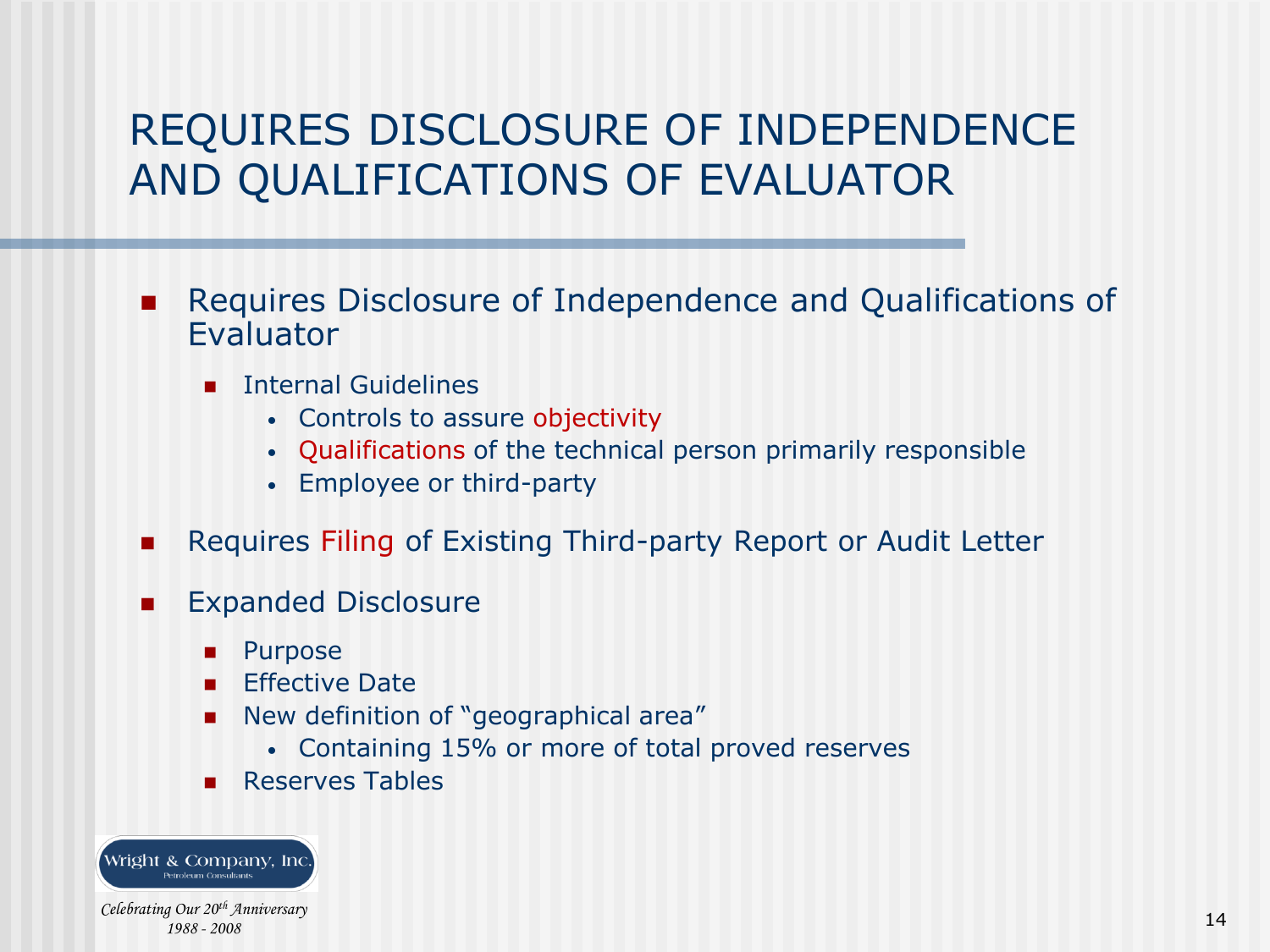## EXPANDED DISCLOSURE OF UNDEVELOPED RESERVES

Undeveloped Reserves

Requires a company to use a narrative to disclose the following:

- Total quantity of PUDs at year-end
- Material change in PUDs during the year, including PUDs converted into proved developed reserves
- Investments and progress made during the year to convert PUDs into proved developed oil and gas reserves
- An explanation of the reason that material concentrations of PUDs in individual fields have remained undeveloped for five years or more after disclosure as PUDs
- "Specific" circumstances that warrant their inclusion
- Provide additional disclosure regarding aging of PUDs



*1988 - 2008*